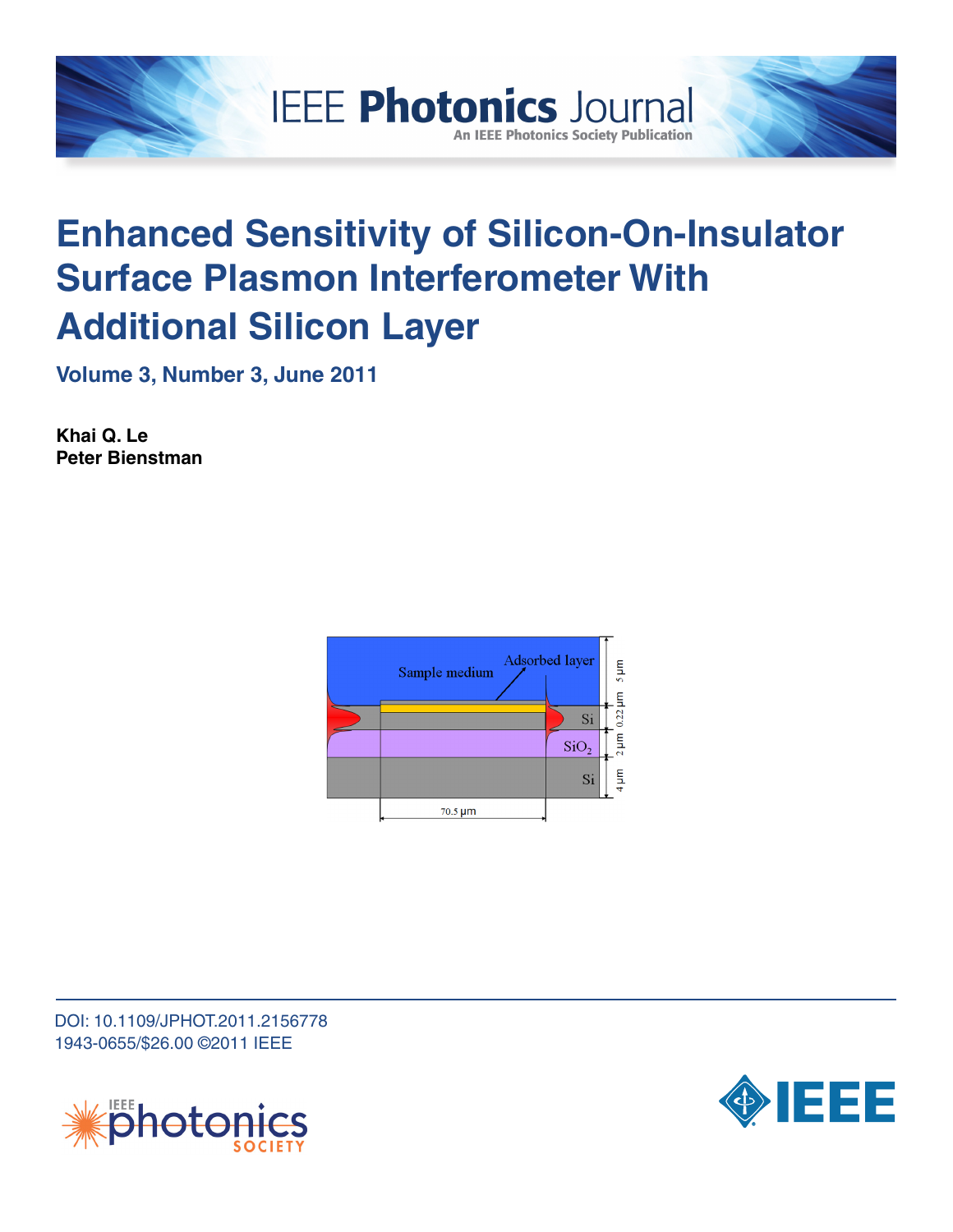# Enhanced Sensitivity of Silicon-On-Insulator Surface Plasmon Interferometer With Additional Silicon Layer

#### Khai Q. Le and Peter Bienstman

Photonics Research Group, Department of Information Technology, Ghent University-IMEC, B-9000 Ghent, Belgium

> DOI: 10.1109/JPHOT.2011.2156778 1943-0655/\$26.00 © 2011 IEEE

Manuscript received February 17, 2011; revised May 9, 2011; accepted May 12, 2011. Date of publication May 19, 2011; date of current version June 14, 2011. Parts of this work were performed within the context of the Belgian IAP project Photonics@Be. Corresponding author: K. Q. Le (e-mail: khai.le@intec.ugent.be).

Abstract: It is theoretically found that by adding a thin silicon layer (35 nm) on top of our previously proposed surface plasmon interference (SPI) biosensor in silicon on insulator (SOI), a sensitivity enhancement of up to 2500 nm/refractive index units (RIUs) for short sensors can be obtained. At the same time, the corresponding figure of merit (FOM) is as high as 237 (RIU $^{-1}$ ). This improvement is caused by the reduction in group index difference between the two interfering modes.

Index Terms: Surface plasmon interferometer, silicon-on-insulator biosensors.

## 1. Introduction

Surface plasmon resonance (SPR) sensors, which use surface plasmon polariton (SPP) waves to probe interactions between biomolecules and sensor surfaces, have attracted tremendous interest over the past decade for optical detection of small biological or chemical entities in the kilodalton range in liquids [1]. The concept of the SPP wave is well known as the perpendicularly confined electromagnetic wave, which propagates along an interface between a metal and a dielectric.

In general, conventional SPR sensors have been restricted to the Kretschmann configuration where a thin metal film is coated on one side of the prism which separates the sensing medium and the prism. Unfortunately, the conventional configuration is not suitable for the integration into optical circuits, because of the bulk structure of a prism coated with a thin metal [2]. To integrate the traditional sensor into optical circuits, input/output parts have to be replaced with optical waveguides. Recent progress in sensitive fiber and waveguide SPR provide options for miniaturization and integration of SPR sensor systems [2]. However, the integration of fiber-SPR to other biosensor components raises some design issues. Among those include the high-precision requirement for the insertion of the fiber into a planar substrate containing fluidic circuit and chambers and the requirement of additional optical components to achieve efficient coupling of light in and out of the fiber. The proposed alternative approach to fiber-based SPR has been the planar optical waveguide structure.

Recently, we have proposed a highly integrated and sensitive SPR interferometer sensor based on silicon-on-insulator (SOI) technology [3], [4]. The basic element of the sensor is a surface plasmon based modal interferometer consisting of a thin layer of gold embedded in a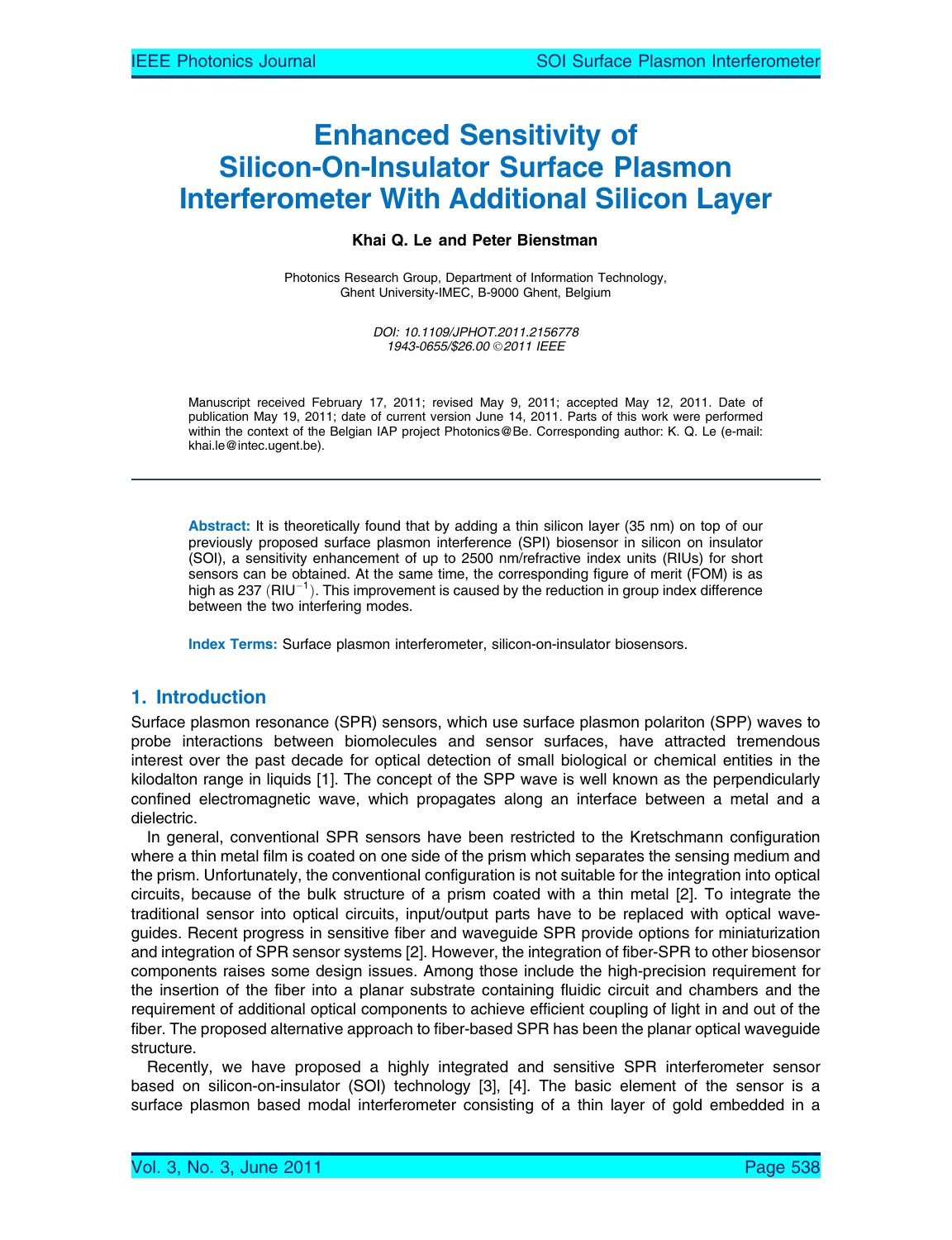

Fig. 1. Cross section of the SPI sensor on SOI with a 40-nm-thick adsorbed layer.

silicon slab. Surface modes propagate both at the gold–analyte interface (the sensing arm) and at the gold–silicon interface (the reference arm), and they recombine and interfere at the end of the gold layer. It was demonstrated that the device could achieve a sensitivity of 463.5 nm/ refractive index units (RIUs) and a resolution of  $1 \times 10^{-6}$  RIU with regard to wavelength interrogation [3]. The refractive index of the sensed sample is 1.33. However, the sensitivity of the sensor is relatively low, and thus, an improvement to be competitive to the-state-of-the-art devices is needed.

In this paper, we found that an enhanced sensitivity of the surface plasmon interference (SPI) sensor can be obtained by adding a silicon layer on top of the Au layer.

# 2. Device Structure and Sensing Principle

The cross section of the SPI sensor is depicted in Fig. 1. It consists of three sections. The first and third sections are input and output dielectric waveguides, respectively, connected to a light source and a photodetector. The second section with a length  $L_{SPI}$  plays a role of surface plasmon interferometer where the sensing area is established. The interferometer consists of a thin gold (Au) layer embedded into the silicon membrane (with refractive index  $n = 3.4764$ ) on top of a supporting silica (SiO<sub>2</sub>) layer ( $n = 1.444$ ). The difference with our previous structure is the extra deposited Si layer on top of the Au layer.

When TM polarized light arrives at the beginning of the gold layer, it excites two independently propagating surface plasmon modes, which propagate along the top and the bottom interface of the metallic layer. Even though it is covered by a thin Si layer, the phase of the top surface plasmon mode is still influenced by the refractive index of the analyte medium flowing over the sensor. In contrast, the phase of the bottom surface plasmon mode is insensitive to any refractive index changes. At the end of the gold layer, both surface plasmon modes excite the ground mode of the SOI waveguide, and depending on the relative phase of the surface plasmon modes, their contributions to the ground mode will interfere constructively or destructively.

For example, the interferometric nature of the sensor is shown in Fig. 2, calculated by an inhouse-developed eigenmode expansion solver [5]. This method is a full wave method which takes mode coupling and scattering correctly into account. In the simulation, the refractive index of Au is described by the Lorentz–Drude model [6]. The transmitted intensity of the fundamental TM mode of the Si slab waveguide is plotted as a function of refractive index of the sensed sample. The operation wavelength is set to 1.55  $\mu$ m, which is a wavelength that achieves a suitable compromise in between the transmission properties of Si and the absorption of water. When the upper and lower surface plasmon modes arrive in phase at the end of the sensing section of length 70.5  $\mu$ m, constructive interference leads to maximal transmission, whereas for certain values of the refractive index of the sample, the phase difference between the two modes results in destructive interference, leading to minima in the transmission spectrum.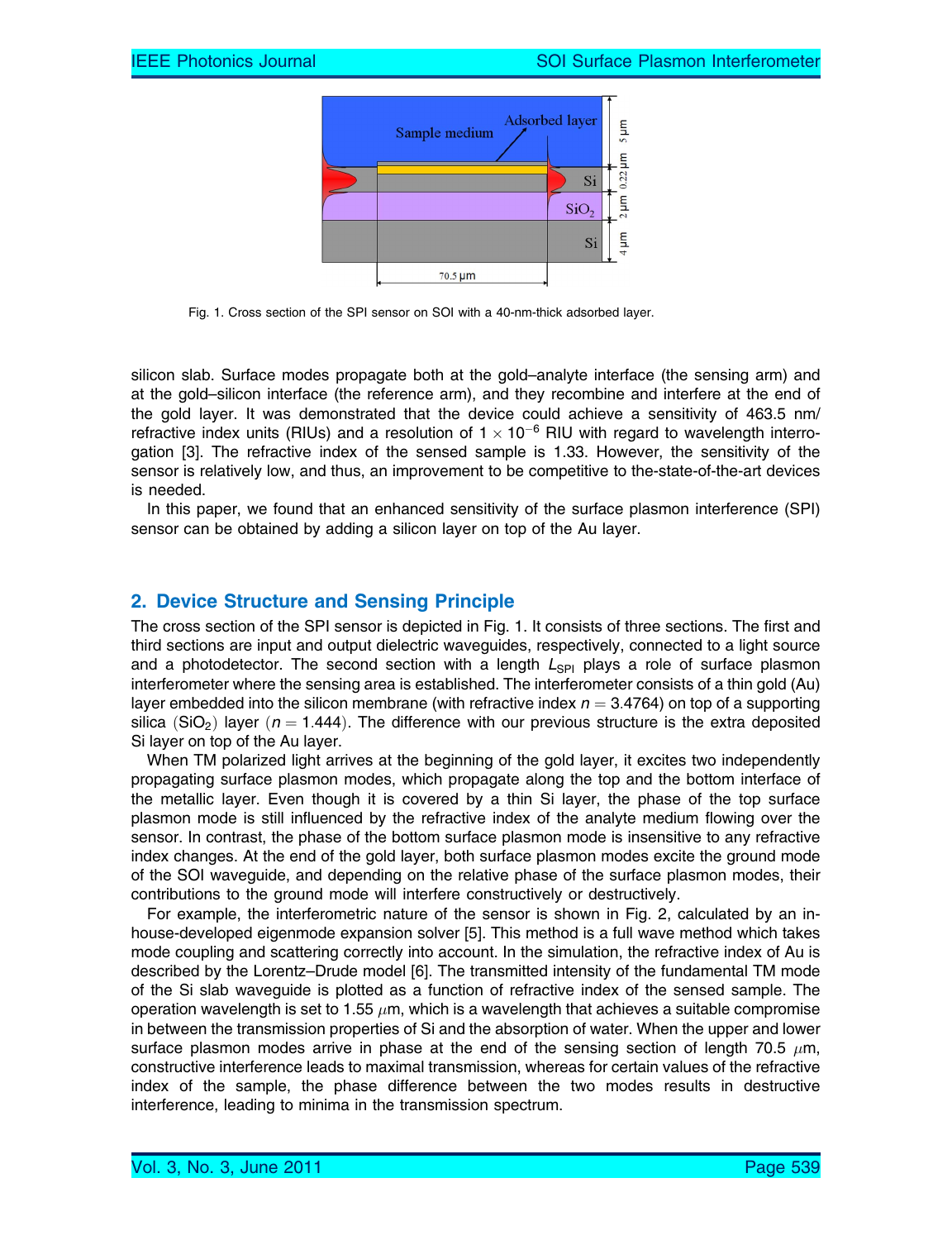

Fig. 2. Transmission of the sensor depicted in Fig. 1 as a function of refractive index of sensed sample.

Besides the intensity measurement mode [3], where we use a monochromatic input mode (at a fixed wavelength) and monitor the output power as a function of the refractive index of the sample, there also exists the so-called wavelength interrogation mode in this device, where a broadband input mode is used, and as a function of the refractive index of the sample, we monitor position of spectral minima in the transmission spectrum. Therefore, our device can operate in two modes.

#### 3. Enhanced Sensitivity by Additional Si Top Layer

Using an adsorbed layer to enhance the sensitivity of biosensors was already proposed by Lahav et al. [7] to reach a sensitivity enhancement by a factor up to 10, compared with the original SPR sensor based on Kretschmann configuration. There, the enhancement is due to the evanescent field enhancement near the top layer-analyte interface. In addition, an adsorbed layer can cause the shift in plasmon resonance in plasmonic structures, which may affect the sensitivity enhancement of nanoparticle based sensors [8]. In this paper, we investigate how a thin adsorbed layer embedded on top of Au layer influences on the sensitivity of the interferometric sensor.

The bulk sensitivity of an interferometer with spectral interrogation is defined as [9]

$$
S_n = \frac{\delta \lambda_{\text{res}}}{\delta n_{\text{analyte}}}
$$
 (1)

where  $\delta\lambda_{\rm res}$  is a shift in the resonance wavelength corresponding to the change  $\delta n_{\rm analytic}$  in the refractive index of analyte.

Apart from the sensitivity, another important parameter that determines performance of sensors is the Q-factor. It determines how precisely  $\delta\lambda_{\rm res}$  can be measured. The higher Q value, the more accuracy we obtain in the measurement of  $\delta\lambda_{\rm res}$ . The Q-factor is defined as

$$
Q = \frac{\lambda_{\text{res}}}{\text{FWHM}}\tag{2}
$$

where FWHM is the full-width at half-maximum power.

To compare an overall performance of our sensors, we use the concept of a "figure of merit" (FOM). The higher FOM value, the better the sensor performance that is obtained. A typical FOM for these sensors is the ratio of the sensitivity and FWHM given as follows [10]:

$$
FOM = \frac{S_n}{FWHM}
$$
 (3)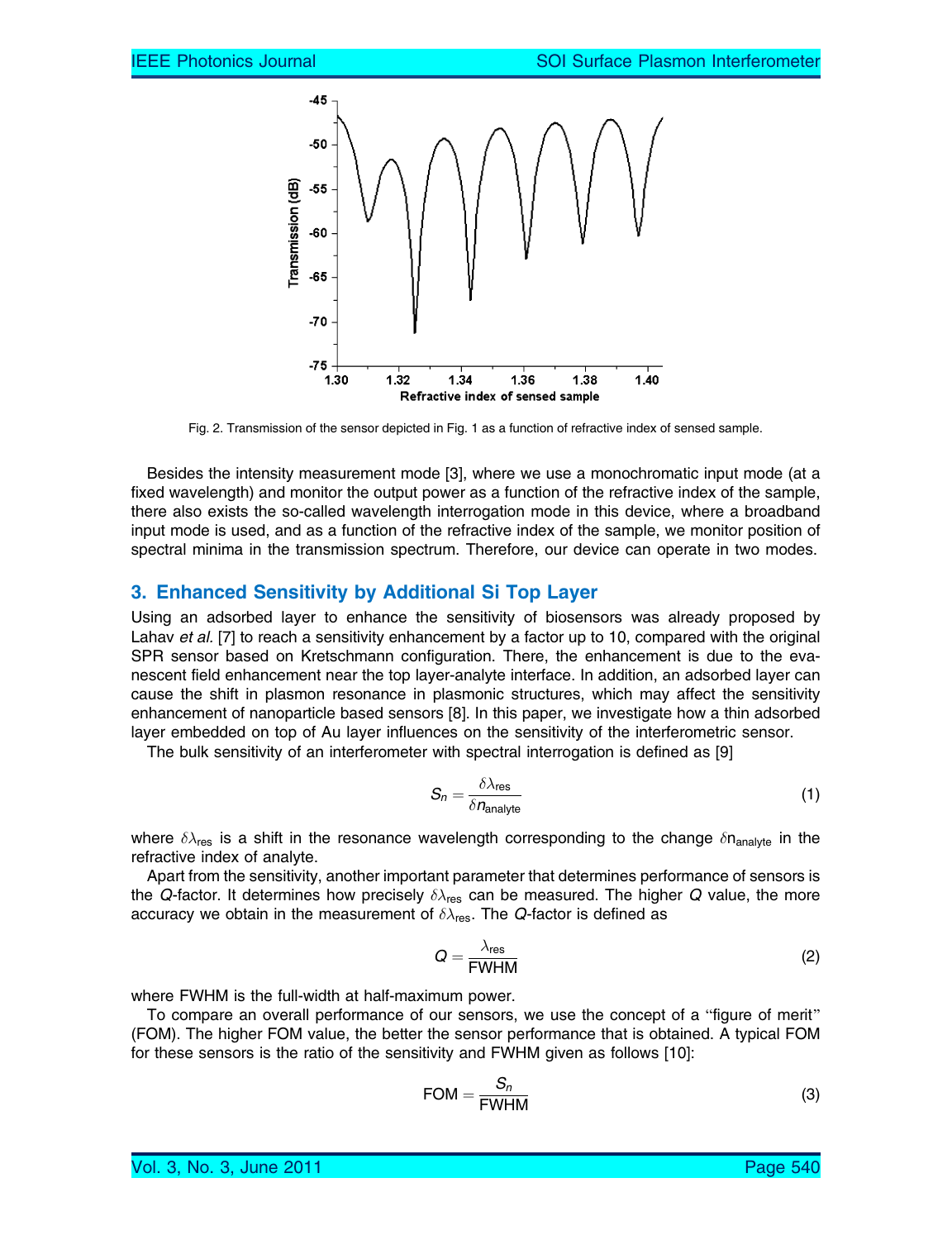

Fig. 3. Difference of top and bottom surface plasmon modes' group indices of the interferometer with respect to thickness of Si membrane.

Under the constraint of a constant phase difference the sensitivity can be written as

$$
S_n = \frac{\partial \Phi(\lambda, n_{\text{analyte}})/\partial n_{\text{analyte}}}{\partial \Phi(\lambda, n_{\text{analyte}})/\partial \lambda}
$$
(4)

with

$$
\frac{\partial \Phi(\lambda, n_{\text{analyte}})}{\partial \lambda} = \frac{2\pi L_{\text{SPI}}}{\lambda} (n_{g,s} - n_{g,r})
$$
(5)

where  $n_{g,s}$  and  $n_{g,r}$  is the group indices of the sensing and reference waveguides.

This sensitivity is strongly dependent on the group index difference of the top and bottom SP modes of the interferometer. As the difference between the group indices  $(\Delta n_q)$  becomes smaller, the sensitivity becomes substantially larger. To improve the sensitivity, one of the best options is making the two modes more alike, which can be accomplished by adding a thin Si layer on top of the Au layer. It can be seen in Fig. 3 that the difference between the group indices of the two modes is smaller than those of our previous sensor.

To specify the improved sensitivity of the sensor and to demonstrate the best material added on the top to be Si, we calculate the sensitivity with respect to various refractive indices of the additional top layer. The first structure we investigate has a 70-nm-thick Au layer embedded into a 220-nm-thick silicon membrane with 70.5- $\mu$ m-length sensed area. By changing the refractive index of the 40-nm-thick additional top layer, we monitor a shift of transmission minima in the transmission spectra to calculate the sensitivity of the sensor. We found that the highest sensitivity is 5750 nm/RIU with a corresponding refractive index of the additional top layer of 3.476, as seen in Fig. 4. This index is the one of Si, again giving evidence for the theory that making the interferometer more symmetrical is the reason for the improvement. The corresponding Q-factor and FOM of the new sensor are 105 and 383 (RIU<sup>-1</sup>), and that of the old one is 171 and 56 (RIU<sup>-1</sup>), respectively. It is seen that the overall performance of the new sensor is better than the old one.

However, since the length of the sensor is relatively long, it is not suitable for densely integrated on-chip applications where the size of the sensor is required to be as small as possible. We now turn to optimize the device to obtain a small sensor with high selectivity and sensitivity. The optimization of the sensor is to determine the suitable values of the thickness of Si guiding core  $(d_{\text{core}})$ , the length of the sensing area  $(L_{\text{SPI}})$ , and the thickness of the Au and Si top layer. The selection of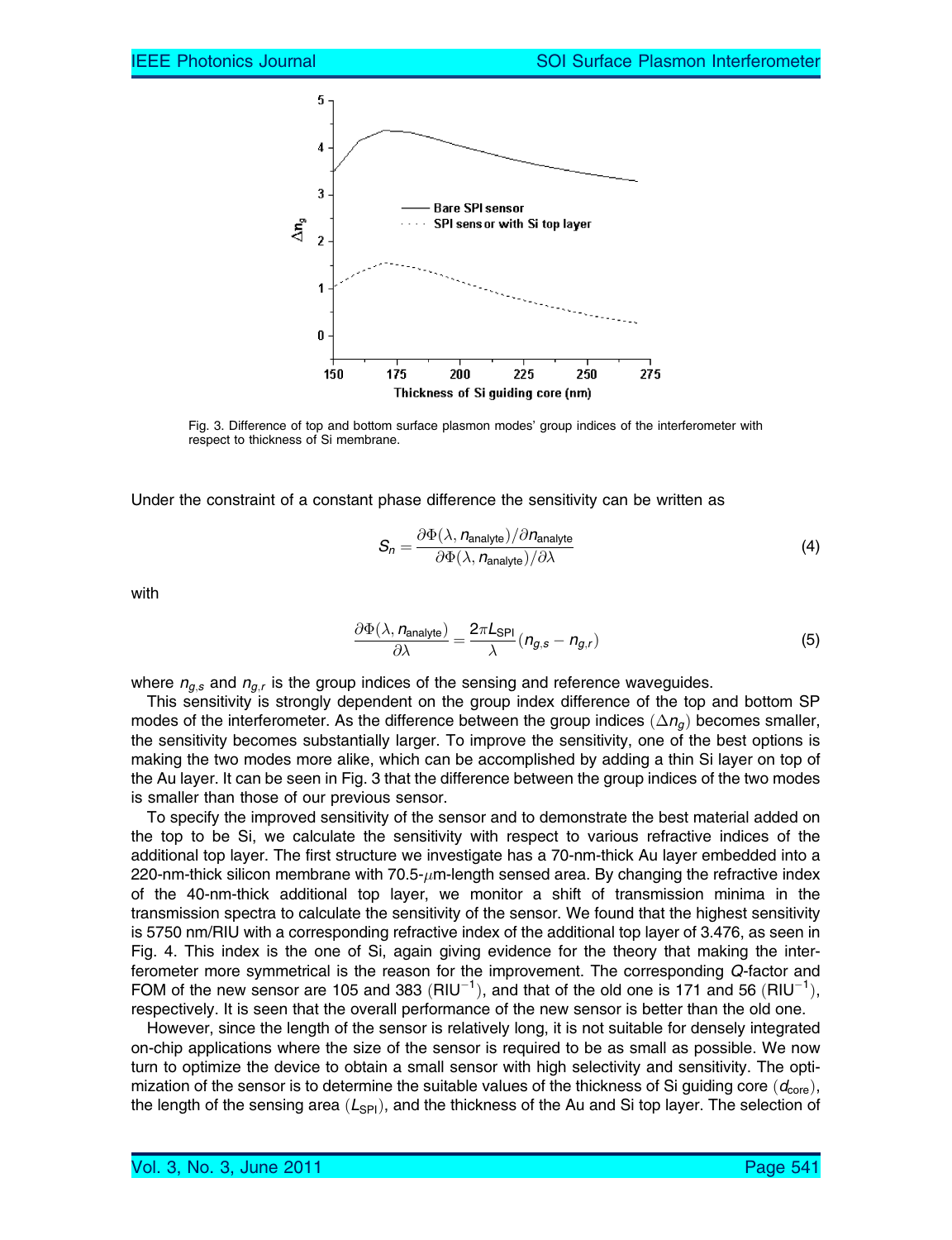

Fig. 4. Sensitivity of the sensor with respect to refractive index of additional adsorbed layer.



Fig. 5. Phase lengths and power length of the sensor as a function of thickness of Si waveguide core. The thickness of Au and Si top layer is 60 nm and 35 nm, respectively.

those parameters is done so that the transmission of the sensor reaches its minimum at a wavelength of 1.55  $\mu$ m. The minimum appears when the interference of two plasmon modes is totally destructive and when both modes carry the same amount of power. This leads to the fact that the optimal length of the sensor has to satisfy the two following equations [9]:

$$
2(\phi_{b0} - \phi_{t0}) - (k_r^{b0} - k_r^{t0})L_{SPI} = (2m + 1)\pi
$$
 (6)

$$
L_{SPI} = \frac{1}{k_i^{t0} - k_i^{b0}} \ln \left( \frac{|T_{b0}|^2}{|T_{t0}|^2} \right)
$$
 (7)

where  $\phi_{b0}$  and  $\phi_{t0}$  are the phase difference due to the coupling of the incoming silicon waveguide mode to the bottom SP mode and the top SP mode, respectively.  $T_{b0}$  and  $T_{t0}$  are the transmission coefficients of the incoming dielectric mode to the bottom and the top SP modes at the chosen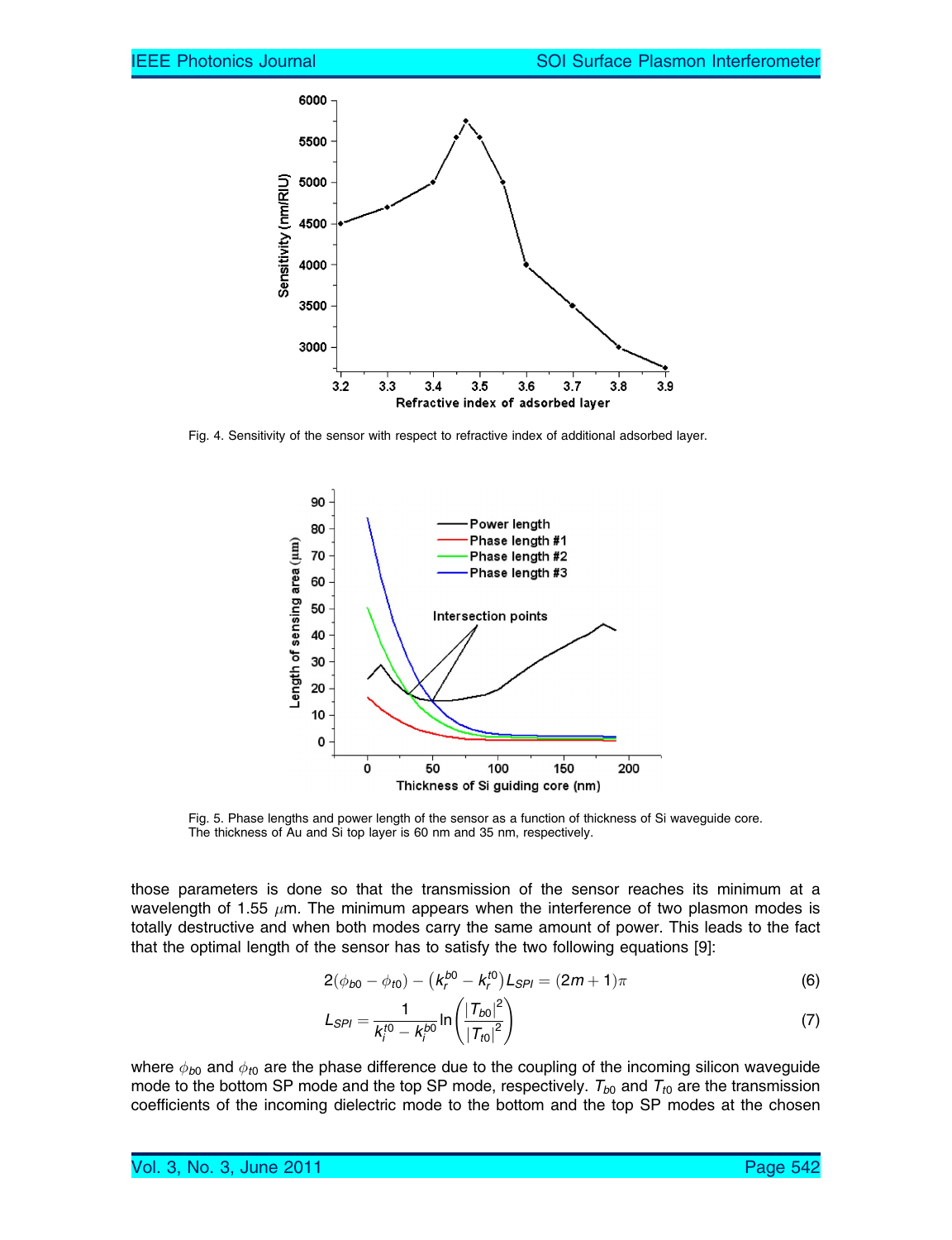

Fig. 6. Sensitivity (a) and Q-factor (b) as a function of thickness of Si top layer with various Au layer thicknesses, each time for the optimal core thickness and sensor length.

wavelength or refractive index for which the transmission should be minimal, and  $k^{b0}_r$ ,  $k^{b0}_i$ ,  $k^{t0}_r$ , and  $k_i^{t0}$  are the real and imaginary parts of the k-vector of the bottom and top SP modes, respectively.

Equation (6) provides us various possible phase lengths corresponding to the order of the interference effect with  $m = 0, 1, 2, \ldots$ , and (7) only gives us one single possible power length. The intersection of phase lengths and power length results in optimal pairs  $(L_{\text{SPI}}, d_{\text{core}})$  of the sensing length and the Si core thickness. For example, with a given thickness of the additional Si top layer and Au layer, the phase lengths and the power length with respect to the sensing length and the Si core thickness are depicted in Fig. 5. Since there exist various optimal pairs  $(L_{\text{SPI}}, d_{\text{core}})$ , the most optimal one is chosen so that the highest sensitivity and Q-factor is obtained.

Following design rules, we are seeking the most optimal pairs  $(L_{\text{SPI}}, d_{\text{core}})$  of the SPI sensor with respect to thickness of the Si top layer and Au layer. Since we aim at small sensors with a length shorter than 15  $\mu$ m, we only choose certain thickness of the Si top layer and Au layer. Each time for the optimal pair  $(L_{\text{SPI}}, d_{\text{core}})$ , the sensitivity and Q-factor of the sensor as a function of the thickness of Si top layer with various Au layers is depicted in Fig. 6(a) and (b), respectively. With each Au layer, the highest sensitivity is found for a given thickness of the Si top layer. It is seen that the highest sensitivity and Q-factor is found for a 35-nm-thick Si top layer and a 60-nm-thick Au layer. The corresponding optimal pair  $(L_{\mathsf{SPI}}, d_{\mathsf{core}})$  of the SPI sensor is (15.02  $\mu$ m, 109.6 nm). The optimal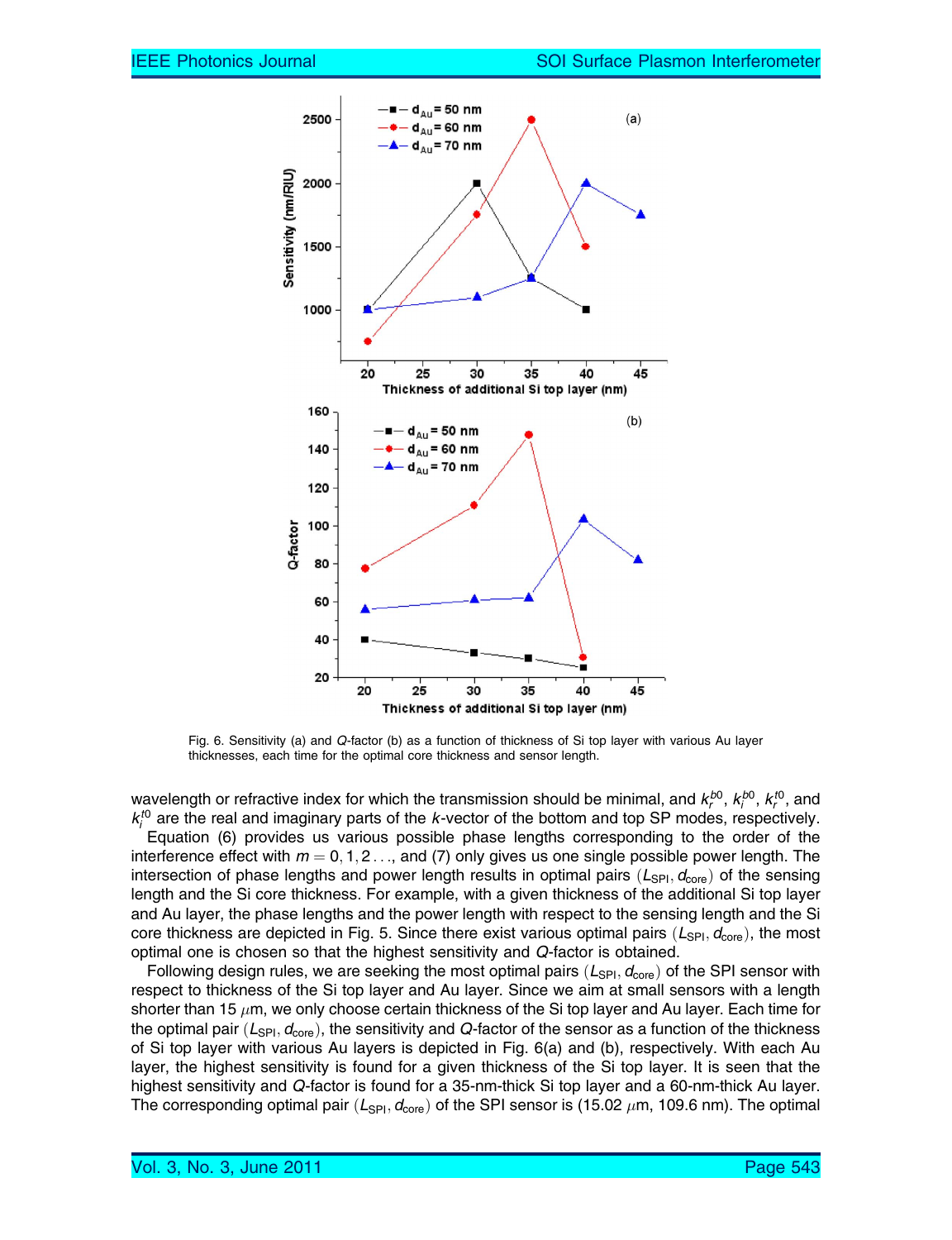

Fig. 7. Transmission as a function of wavelength. Simulation results for the most optimized structure.



Fig. 8. Transmission of sensors as a function of wavelength. Inset is red shift for various avidin layers.

value is the result of a tradeoff between two effects; the thicker the additional Si layer, the more symmetrical the system becomes but the smaller the effect of the liquid on the phase of the top mode will be. For comparison, the most optimal pair  $(L_{\text{SPI}}, d_{\text{core}})$  of the bare SPI sensor is found at (5.63  $\mu$ m, 140.4 nm). The sensitivity of the optimized sensor with 35-nm-thick Si top layer is around 2500 nm/RIU, and that of the bare sensor is around 750 nm/RIU. The transmission spectra of the sensors as a function of wavelength are depicted in Fig. 7. The Q-factor of the bare sensor is around 207, while that of the sensor with Si top layer is 148. Following (3), the FOM of the bare sensor has a value of 100  $(RIU^{-1})$ , while that of the sensor with Si top layer is 237  $(RIU^{-1})$ . It implies that the new sensor with the most optimal pair  $(L_{\text{SPI}}, d_{\text{core}})$  has better performance than the old one.

Apart from bulk sensing, the new configuration, which makes the interferometer more symmetrical, also helps to enhance the sensitivity of the device for surface sensing. To model surface sensing, we simulate the response when adding layers of avidin of different thickness with index 1.45